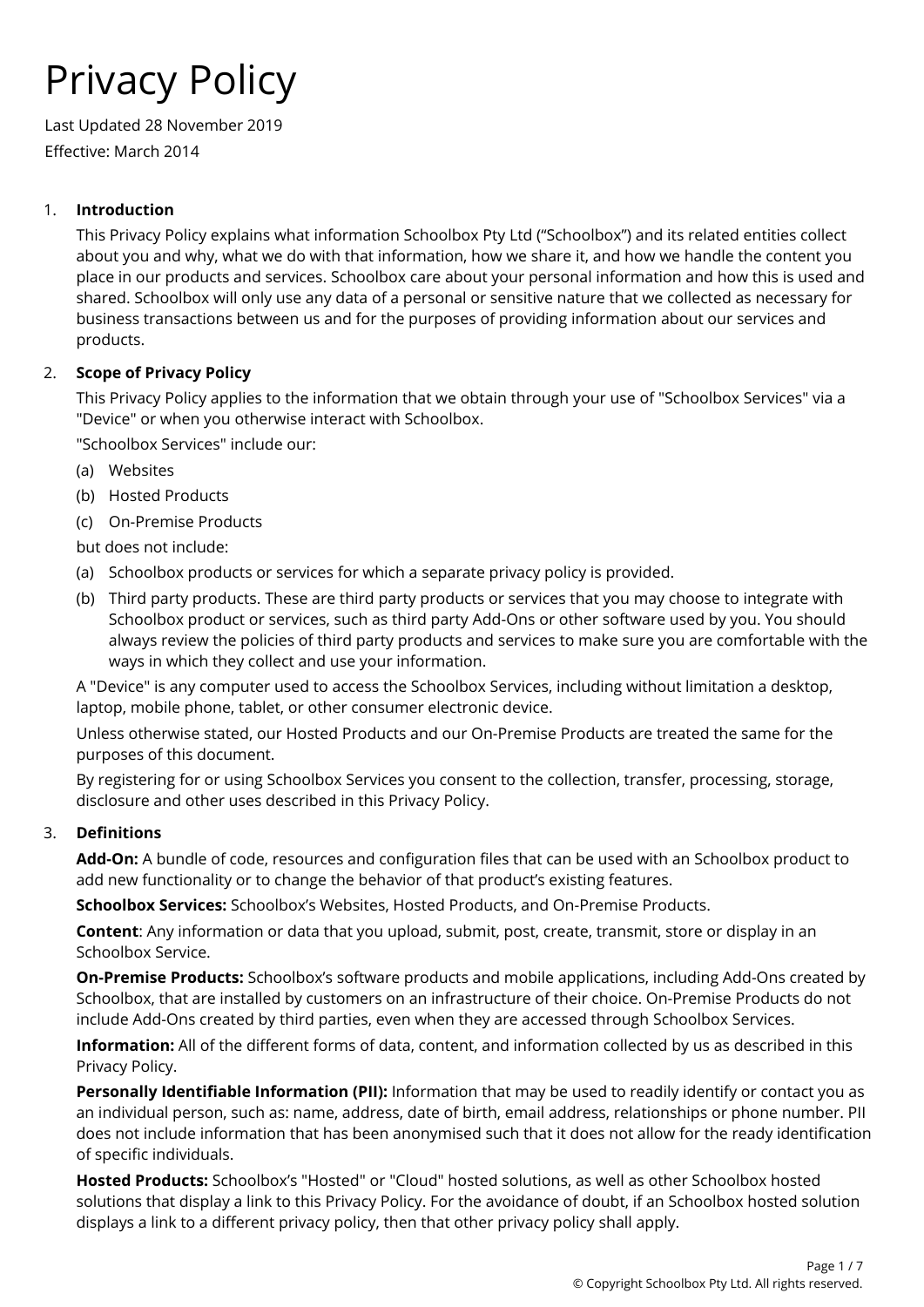**Websites:** Schoolbox's websites, including but not limited to [schoolbox.com.au](http://www.schoolbox.com.au/), and any related websites, sub-domains and pages.

# 4. **Change to our Privacy Policy**

We may change this Privacy Policy from time to time. If we make any changes, we will notify you by revising the "Effective Starting" date at the top of this Privacy Policy and, in some cases, where appropriate we may provide you with additional notice (such as sending you an email notification). We encourage you to review our Privacy Policy whenever you use Schoolbox Services to stay informed about our information practices and the ways you can help protect your privacy.

If you disagree with any changes to this Privacy Policy, you will need to stop using Schoolbox Services and deactivate your account(s).

## 5. **The information provided to us**

We collect the following information:

**Account and profile information:** We collect information about you and your company as you register for an account, create or modify your profile, make purchases through, use, access, or interact with Schoolbox Services (including but not limited to when you upload, download, collaborate on or share Content). Information we collect includes but is not limited to names, usernames, physical addresses, email addresses, phone numbers, photos, job titles, student enrolment details, or credit card details. You may provide this information directly when you enter it in Schoolbox Services, or in some cases another user (such as a system administrator) may provide it on your behalf either directly, or through an automated provisioning service (most commonly when adding or updating account details on Schoolbox Services). If you are providing information (including PII) about someone else, you confirm that you have the authority to act for them and to consent to the collection and use of their PII as described in this Privacy Policy.

**Content:** We collect and store Content that you create, input, submit, post, upload, transmit, store or display in the process of using our Hosted Products or Websites. Such Content includes any PII or other sensitive information that you choose to include ("passively-collected PII").

**Other submissions:** We collect other data that you submit as you participate in any interactive features of Schoolbox Services, participate in surveys, contests, promotions, sweepstakes, activities or events, apply for jobs, request customer support, communicate with us via third party social media sites or otherwise communicate with us. For example, information regarding a problem you are experiencing with an Schoolbox product could be submitted to our Support Services or posted in our public forums. Any information, including PII, that you submit to our Websites could be visible to the public unless submitted to a secure area in the Website.

## 6. **Information we collect from your use of Schoolbox Services**

**Web Logs:** As is true with most websites and services delivered over the Internet, we gather certain information and store it in log files when you interact with our Websites and Hosted Products. This information includes internet protocol (IP) addresses as well as browser type, internet service provider, URLs of referring/exit pages, operating system, date/time stamp, information you search for, locale and language preferences, identification numbers associated with your Devices, your mobile carrier, and system configuration information. In the case of our SaaS Product, the URLs you accessed (and therefore included in our log files) includes but is not limited to elements of Content (such as search terms, class codes on homepage URLs, unique hash tokens) as necessary for the SaaS Product to perform the requested operations. Occasionally, we connect PII to information gathered in our log files as necessary to improve Schoolbox Services for individual customers.

**Analytics Information from Website and Hosted Products:** We collect analytics information when you use our Websites, On-Premise and Hosted Products to help us improve our products and services. In the On-Premise and Hosted Products, this analytics information consists of the feature and function of the Schoolbox Service being used, the domain name, the username and IP address of the individual who is using the feature or function (which will include PII if the PII was incorporated into the username), the sizes and original filenames of attachments, and additional information required to detail the operation of the function and which parts of the Schoolbox Services are being affected. For example:

(a) In Schoolbox when you create a homepage we collect information about which template was used, what components were added to the page, the position and the settings used on these components. We also collect information about the types of content and media that is uploaded and embedded into Schoolbox.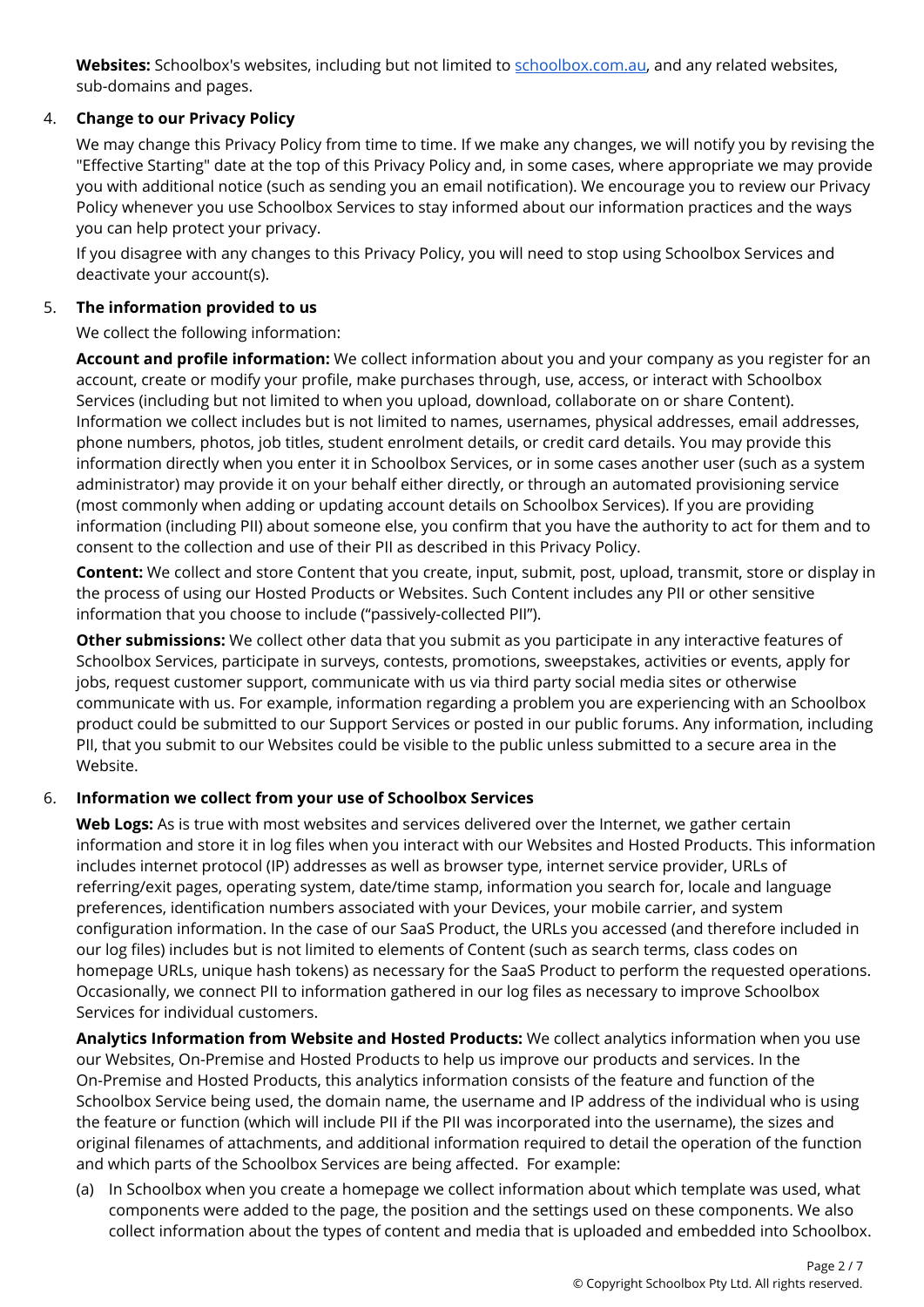As shown in the example above, the analytics information we collect includes elements of Content related to the function the user is performing. As such, the analytics information we collect may include PII or sensitive business information that the user has included in Content that the user chose to upload, submit, post, create, transmit, store or display in an Schoolbox Service.

As of the date this policy went into effect, we use New Relic and Sentry as a server monitoring provider and Google Analytics as an analytics provider. To learn more about the privacy policy of [New](http://newrelic.com/privacy) Relic, refer to New Relic's [Privacy](https://sentry.io/privacy/) Policy. To learn more about the privacy policy of Sentry, refer to Senty's Privacy Policy. To learn more about the privacy policy of Google Analytics, refer to Google's Policies and [Principles](https://www.google.com/policies/). Use the [Google](https://tools.google.com/dlpage/gaoptout?hl=en) [Analytics](https://tools.google.com/dlpage/gaoptout?hl=en) Opt-out Browser Add-on to prevent to analytics information from being sent to Google Analytics.

**Analytics Information Derived from Content:** Analytics information also consists of data we collect as a result of running queries against Content across our user base for the purposes of generating Usage Data. "Usage Data" is aggregated data about a group or category of services, features or users that does not contain PII. For example, we may query Content to determine the most common features or homepage components are used within the system (e.g. what percentage of all instances use the resource booking system effectively) by searching across the Content, or we may query Content to determine which class pages use the course outline homepage component the most to establish the demographic of which year levels use this functionality the most. This is in order to better understand the composition of our user base.

Though we may happen upon sensitive or PII as we compile Usage Data from Content across user instances, this is a byproduct of our efforts to understand broader patterns and trends. It is not a concerted effort by us to examine the Content of any particular customer.

**Analytics Information from On-Premise Products:** We collect analytics information when you use our On-Premise Products to help us improve our products and services. Our On-Premise Products contain a feature that sends information about the technical operation of the On-Premise Products on your systems ("System Information") to us. System Information includes but is not limited to information about (a) the server environment in which the Self Hosted Product is operating, for example hardware specification (CPU type, RAM allocation, disk utilisation), version information on all software installed (OS type and version, PHP version and modules installed, database types and versions) and all software configuration (network configuration, database settings, web server settings), as well as (b) user client information, for example: browser type and version, native client type and version, and client device specifications (e.g. screen resolution, OS version, device type, etc.). In addition, we collect analytics information from On-Premise Products that is a subset of the analytics information described above for Websites and Hosted Products. You can disable our collection of analytics information from On-Premise Products by submitting a support request via our **Help [Centre](http://support.alaress.com.au/) or by** blocking collection at the local network level.

**Cookies and Other Tracking Technologies:** We use various technologies to collect information, including cookies that we save to your computer or mobile device. Cookies are small data files stored on your hard drive or in device memory. We use cookies to improve and customise Schoolbox Services and your experience; to allow you to access and use the Websites or Hosted Products without re-entering your username or password; and to count visits and understand which areas and features of the Websites and Hosted Products are most popular. You can instruct your browser, by changing its options, to stop accepting cookies or to prompt you before accepting a cookie from websites you visit. If you do not accept cookies, however, you may not be able to use all aspects of our Websites or Hosted Products. We also collect information using web beacons (also known as "tracking pixels"). Web beacons are electronic images that may be used in our Websites or Hosted Products or in emails that help us to deliver cookies, count visits, understand usage and campaign effectiveness and determine whether an email has been opened and acted upon.

#### 7. **Information we collect from other sources**

Information from third party services: We also obtain information from third parties and combine that with information we collect through Schoolbox Services. For example, we may have access to certain information from a third party social media or authentication service if you log into Schoolbox Services through the service or otherwise provide us with access to information from the service. Any access that we may have to such information from a third party social or authentication service is in accordance with the authorisation procedures determined by that service. By authorising us to connect with a third party service, you authorise us to access and store your name, email address(es), current city, profile picture URL, and other information that the third party service makes available to us, and to use and disclose it in accordance with this Privacy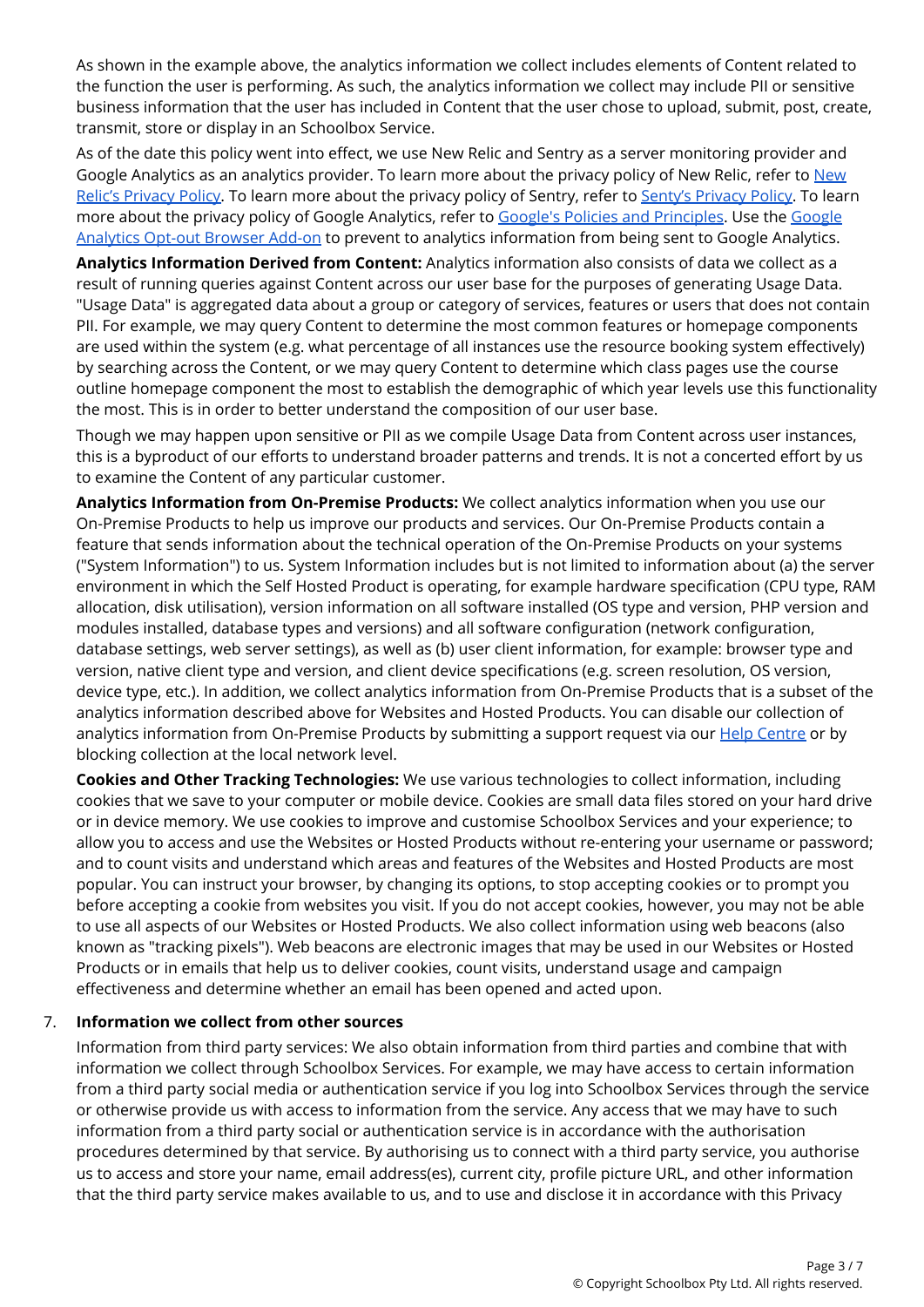Policy. You should check your privacy settings on these third party services to understand and change the information sent to us through these services.

## 8. **How we use Information we collect**

**General Uses:** We use the information we collect about you (including PII to the extent applicable) for a variety of purposes, including to:

- (a) Provide, operate, maintain, improve, and promote Schoolbox Services;
- (b) Enable you to access and use Schoolbox Services, including uploading, downloading, collaborating on and sharing Content;
- (c) Process and complete transactions, and send you related information, including purchase confirmations and invoices;
- (d) Communicate with you, including responding to your comments, questions, and requests; providing customer service and support; providing you with information about services, features, surveys, newsletters, offers, promotions, contests and events; providing other news or information about us and our select partners; and sending you technical notices, updates, security alerts, and support and administrative messages. Generally, you have the ability to opt out of receiving any promotional communications as described below under "Your Choices";
- (e) Process and deliver contest or sweepstakes entries and rewards;
- (f) Monitor and analyse trends, usage, and activities in connection with Schoolbox Services and for marketing or advertising purposes;
- (g) Investigate and prevent fraudulent transactions, unauthorised access to Schoolbox Services, and other illegal activities;
- (h) Personalise Schoolbox Services, including by providing content, features, or advertisements that match your interests and preferences;
- (i) Enable you to communicate, collaborate, and share Content with users you designate; and
- (j) For other purposes about which we notify you.

Notwithstanding the foregoing, we will not use PII appearing in our Analytics Logs or Web Logs for any purpose.

**Compiling aggregate analytics information:** Because our Hosted Products and On-Premise Products are highly configurable, we make extensive use of analytics information (including log and configuration data) to understand how our products are being configured and used, how they can be improved for the benefit of all of our users, and to develop new products and services. As such we generate Usage Data (as defined above) from the web logs and analytics logs described above, including the Content elements captured in such logs, as well as from the Content stored in the Websites and Hosted Products.

## 9. **Information sharing and disclosure**

We will not share or disclose any of your PII or Content with third parties except as described in this policy. We do not sell your PII or Content.

**Your use:** When you use Schoolbox Services, Content you provide will be displayed back to you. Certain features of Schoolbox Services allow you to make some of your Content public, in which case it will become readily accessible to anyone. We urge you to consider the sensitivity of any data you make public.

**Collaboration:** As a natural result of using Schoolbox Services, you may create Content and grant permission to other Schoolbox users to access it for the purposes of sharing and collaboration. Some of the collaboration features of Schoolbox Services display your profile information, including PII included in your profile, to users with whom you have shared your Content. Where this information is sensitive, we urge you to use the various security and privacy features of the Schoolbox Services to limit those who can access such information.

**Access by your system administrator:** You should be aware that the administrator(s) or any user granted super user access of your instance of Schoolbox Services may be able to:

- (a) access information in and about your Schoolbox Services account;
- (b) disclose, restrict, or access information that you have provided or that is made available to you when using your Schoolbox Services account, including your Content; and
- (c) control how your Schoolbox Services account may be accessed or deleted.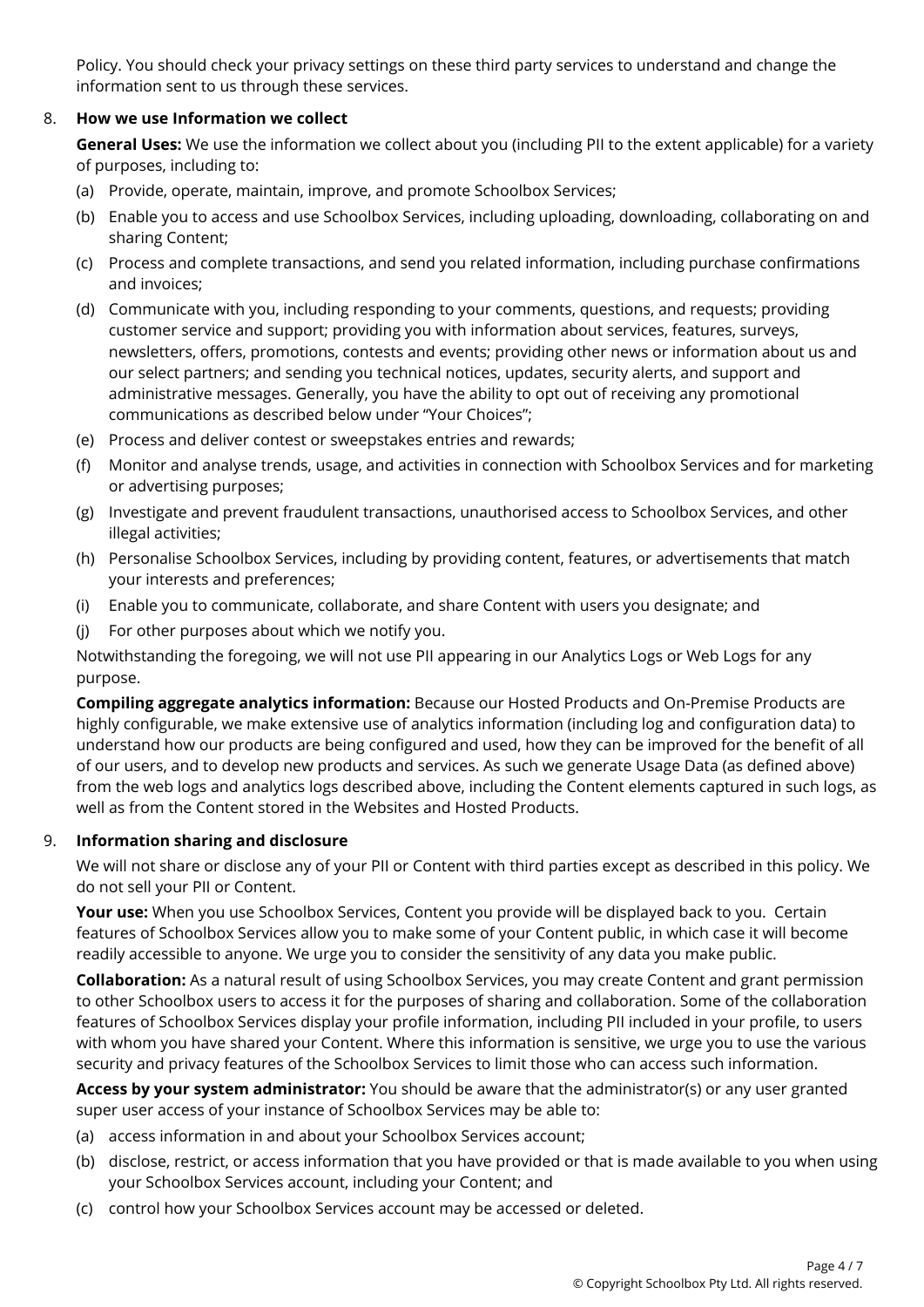**Schoolbox Community:** Our Websites offer publicly accessible community services such as blogs, forums, bug trackers, and wikis. You should be aware that any Content you provide in these areas may be read, collected, and used by others who access them. Your posts may remain even after you cancel your account.

**Service Providers, Business Partners and Others:** We work with third party service providers to provide application development, hosting, maintenance, back-up, storage, virtual infrastructure, payment processing, analysis and other services for us. These third parties may have access to, or process your Information as part of providing those services for us.

**Third party applications:** You may choose to make use of third party Add-Ons in conjunction with Schoolbox Services. Third party Add-Ons are software written by third parties to which you grant access privileges to your Content (which may include your PII). When access is granted, your Content is shared with the third party. Third party Add-On policies and procedures are not controlled by Schoolbox even though the third Party Add-On may be available through Schoolbox Services. Third parties who have been granted access to your Content through Add-Ons could use this data to contact you and market services to you, and could share your data with other third parties. Under certain circumstance, Schoolbox Services may bundle in third party products. For example our "Pro" plan includes our Inline Grader and Cheat Checker which utilise the Crocodoc, KAMI and Plagscan third party products respectively. This Privacy Policy does not cover the collection or use of your data by third party Add-Ons, and we urge you to consider the privacy policies governing third party Add-Ons.

**Third Party Cookies and Tracking Technologies:** When you visit Schoolbox' Websites, third parties such as our advertising partners and analytics providers use cookies, web beacons, and other technologies to collect information about your online activities over time and across different websites or online services. You may be able to opt out of receiving personalised advertisements as described below under "Your Choices." When you use our Hosted Products, we allow our analytics provider to collect the information described above under the heading Analytics Information from Website and Hosted Products. Our analytics provider may collect information about your activities over time and across different online services.

**Compliance with Laws and Law Enforcement Requests; Protection of Our Rights:** We may disclose your Information (including your PII) to a third party if (a) we believe that disclosure is reasonably necessary to comply with any applicable law, regulation, legal process or governmental request, (b) to enforce our agreements, policies and terms of service, (c) to protect the security or integrity of Schoolbox's products and services, (d) to protect Schoolbox, our customers or the public from harm or illegal activities, or (e) to respond to an emergency which we believe in the good faith requires us to disclose information to assist in preventing the death or serious bodily injury of any person.

**Business Transfers:** We may share or transfer your information (including your PII) in connection with, or during negotiations of, any merger, sale of company assets, financing, or acquisition of all or a portion of our business to another company.

**Aggregated or Anonymised Data:** We may also share aggregated or anonymised information that does not directly identify you with the third parties described above.

**With Your Consent:** We will share your PII with third parties when we have your consent to do so.

#### 10. **Information we do not share**

We do not share PII about you with third parties for their marketing purposes (including direct marketing purposes) without your permission.

#### 11. **Data storage, transfer and security**

Schoolbox hosts data with hosting service providers in numerous countries including the United States and Australia.

At the date which this policy became effective, our Hosted Products are securely hosted within the Amazon Web Services (AWS) facility in Sydney, Australia.

This is a state-of-the-art data center that has been independently accredited as compliant with the Australian Government's criteria for information security. As you would expect, the physical security of servers and other infrastructure is tightly controlled according to industry best practice. In addition to a strong security focus, this datacenter has also designed to be resilient to failure, featuring multiple separate power supply systems, independent network links and a range of other measures to ensure servers are always available. You can [read](http://d0.awsstatic.com/whitepapers/compliance/Using_AWS_in_the_context_of_Australian_Privacy_Considerations.pdf) more about using AWS in the context of Australian Privacy [Considerations.](http://d0.awsstatic.com/whitepapers/compliance/Using_AWS_in_the_context_of_Australian_Privacy_Considerations.pdf)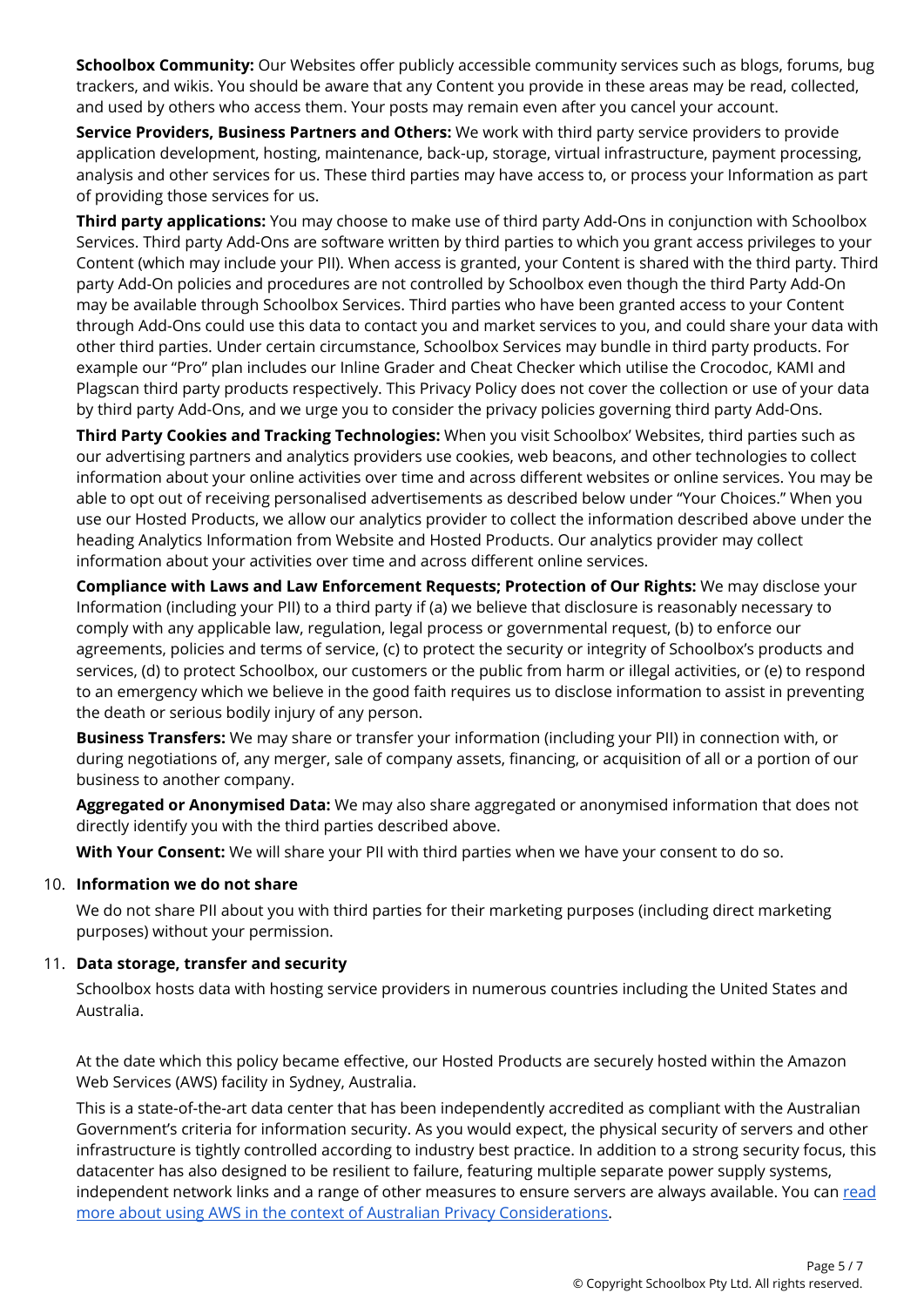The servers on which PII is stored are kept in a controlled environment. While we take reasonable efforts to guard your PII, no security system is impenetrable and due to the inherent nature of the Internet as an open global communications vehicle, we cannot guarantee that information, during transmission through the Internet or while stored on our systems or otherwise in our care, will be absolutely safe from intrusion by others, such as hackers. In addition, we cannot guarantee that any passively-collected PII you choose to store in Websites or Hosted Products are maintained at levels of protection to meet specific needs or obligations you may have relating to that information.

In most instances, where data is transferred over the Internet as part of a Website or SaaS Product, the data is encrypted using industry standard SSL (HTTPS). We recommend you always check whether or not the Schoolbox Service is secured via SSL before choosing to transfer your data.

Where On-Premise Products are used, responsibility of securing access to the data you store in the On-Premise Products rests with you and not Schoolbox. We strongly recommend that administrators of On-Premise Products configure SSL to prevent interception of data transmitted over networks and to restrict access to the databases and other storage used to hold data.

We are committed to ensuring that your information is secure. In order to prevent unauthorised access or disclosure we have put in place suitable physical, electronic and managerial procedures to safeguard and secure the information we collect online.

Other security safeguards include data encryption, firewalls, and physical access controls to our office and files. Access to information is limited (through user/password credentials and two factor authentication) to those employees of Schoolbox who require it to perform their job functions. If we learn of a security systems breach, then we will notify you electronically so that you can take appropriate protective steps. We will also post a notice through Schoolbox Services if a security breach occurs.

## 12. **Your Choices**

You may opt out of receiving promotional communications from Schoolbox by using the unsubscribe link within each email, or emailing us to have your contact information removed from our promotional email list or registration database. Although opt-out requests are usually processed immediately, please allow ten (10) business days for a removal request to be processed. Even after you opt out from receiving promotional messages from us, you will continue to receive transactional messages from us regarding Schoolbox's Services.

You may be able to opt out of receiving personalised advertisements from companies who are members of the Association for data-driven marketing & advertising (ADMA), the Network Advertising Initiative or who subscribe to the Digital Advertising Alliance's Self-Regulatory Principles for Online Behavioral Advertising. For more information about this practice and to understand your options, please visit: <http://www.adma.com.au/consumer-help/do-not-mail-service/>, [http://www.aboutads.info](http://www.aboutads.info/) and <http://www.networkadvertising.org/choices/>.

#### 13. **Accessing and updating your information**

You can request access to amend some of the information we keep about you by requesting this from us via email.

#### 14. **Compliance with privacy laws and regulations**

You agree not to use the Schoolbox Services in a manner that would violate laws protecting an individual's privacy rights, health or financial data, including the Australian Privacy Act 1988 including the amended Australian Privacy Principles (APPs).

#### 15. **Australian Privacy Principles**

Schoolbox's privacy procedures are in line with the Australian Privacy Principles.

#### 16. **International users**

If you are visiting from the European Union or other regions with laws governing data collection and use, please note that you are agreeing to the transfer of your PII to Australia to us. By providing your PII, you consent to any transfer and processing in accordance with this Policy.

#### 17. **Access to your Information**

You may request a copy of your PII associated with your Schoolbox Services by contacting us using the contact details provided below. We will endeavor to provide you the requested information as soon as possible.